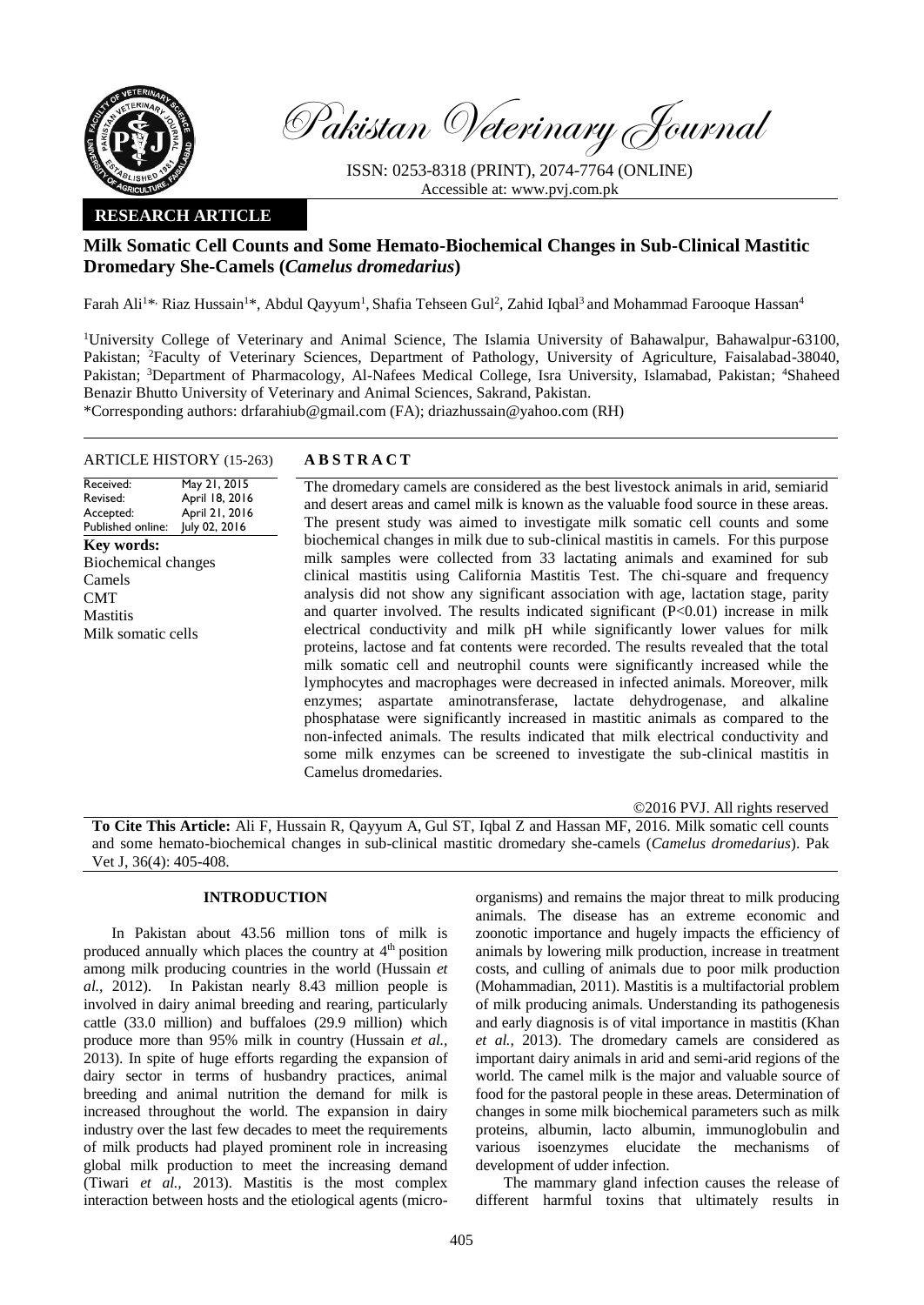increased milk leukocyte counts along with tissues changes (Ibrahim *et al.,* 2011; Hussain *et al.,* 2012). Milk somatic cells include lymphocytes, neutrophils, macrophages and minute quantity of epithelial cells (Abera *et al.,* 2010; Hussain *et al.,* 2012). The actions of these newly recruited inflammatory and resident milk leukocytes in mammary parenchyma during the early stage of lactation play significant role to establish the intra-mammary infections leading to tissue degeneration. The severity of udder infection can vary from non-visible alterations in milk to severe vascular permeability, increased leukocytes and development of fibrosis (Hussain *et al.,* 2012). During mammary gland infection various products including non-lysosomal and hydrolytic enzymes such as lactate dehydrogenase, *β*-galactosidase lysosomal enzymes are released from the inflammatory cells and the degenerate epithelial cells, which results in reduction in milk quality. The mammary gland infection causes lower milk fat, casein, lactose and different micro and macro elements (Hussain *et al.,* 2012; Hamadani, 2013). The different enzymes both in blood and milk of the infected animals are considered to be the best biomarkers to determine the udder health (Kalantari *et al.,* 2013). Various physical and biochemical alterations in infected milk like increased electrical conductivity and

pH, increased level of malondialdehyde are useful tools to monitor the udder health (Yang *et al.,* 2011; Eshratkhah *et al.,* 2012). Therefore, the present study was carried out to investigate the biochemical alterations in milk and blood samples collected from sub clinically infected camels.

#### **MATERIALS AND METHODS**

**Mastitis detection and sample collection:** A total of 33 lactating she camels kept at desert environment of Cholistan were screened for udder infection. Data about age, parity and stage of lactation were obtained from the attendants. Clinically the udders of all milking camels were palpated to examine any gross abnormalities. The milk was observed for any visible changes such as color, odor and clots prior to detection of hidden infection. All the milking udders were washed with sterile water prior to milk collection. About 20 ml of milk sample was collected from each apparently healthy quarter after removal of first few lacteal secretions. All of the milk samples were tested using California mastitis test (Schalm *et al.,* 1971). The severity of infection was categorized as 3=strong reaction, 2=moderate reaction, 1=weak and 0=no reaction on the basis of formation of gel. The blood samples were also collected from all California mastitis test (CMT) positive camels by venipuncture.

**Milk biochemical analysis:** Milk electrical conductivity and pH were recorded by electrical conductivity meter and pH meter respectively. Milk lactose, protein, fat and solids-not-fat percentages were detected as previously described (Hussain *et al.,* 2012). Total milk somatic and differential somatic cell counts were also determined (Hussain *et al.,* 2012).

**Enzyme and oxidative parameters in milk and blood:**  For milk enzymes peroxidation product equal numbers of milk samples both from mastitic and healthy camels were centrifuged (5000 rpm) for 10 minutes to remove the milk fat. The concentration of different enzymes (aspartate aminotransferase, alanine aminotransferase and alkaline phosphatase) and malondialdehyde were determined according to the previously described methods (Nisbet *et al.,* 2007; Hussain *et al.,* 2012). Blood samples from equal number of infected and healthy camels were also collected. The total leukocyte, neutrophil population and packed cell volume was determined. Serum was separated on ice, and then serum total proteins, albumin, and haemoglobin were measured. The values of various enzymes such as aspartate aminotransferase, alanine aminotransferase and alkaline phosphatase were recorded (Babaei *et al.,* 2007; Javed *et al.,* 2015; Mikail and Keskin, 2015).

**Statistical analyses:** The data were analyzed by analysis of variance (ANOVA). The means were calculated and compared by t-test. P≤0.05 was considered significant, and where appropriate 95% CL was also determined.

#### **RESULTS**

The results of present study indicated an overall prevalence (24.24%) of sub-clinical mastitis. The prevalence of sub-clinical was non-significantly different on the basis of age, parity, stage of lactation and the quarter involved (Table 1 and 2). The results showed that the pH of infected milk significantly increased in relation to the severity of CMT reaction. The electrical conductivity of mastitic milk was significantly higher while fat, proteins; lactose and solid-not-fat % were significantly lower depending upon the score of CMT (Table 3). The milk malondialdehyde concentration and different enzymes such as aspartate aminotransferase, alanine aminotransferase and alkaline phosphatase were significantly increased depending upon the CMT scores (Table 3). The results indicated that the total and differential milk somatic cell counts were significantly increased in milk samples obtained from infected udder as compared to healthy udder (Table 4). Total milk somatic cell and neutrophil counts were significantly higher while the numbers of lymphocytes and macrophages decreased on the basis of the severity of infection. The results showed that the values of total leukocyte counts in blood collected from mastitic camels were increased significantly when compared to the healthy camels. The neutrophil population was significantly higher in blood of the infected camels. The values of blood monocytes and lymphocyte were significantly decreased in mastitic camels. The hemoglobin, serum total proteins and albumin levels were significantly reduced in the infected camels. Serum alanine aminotransferase, aspartate aminotransferase and alkaline phosphatase levels were significantly increased on the basis of the severity of CMT score (Table 5).

## **DISCUSSION**

Camels are considered as multipurpose animals in most parts of the world and also kept for milk purpose in spite of being seen on the way (Ibrahim *et al.,* 2011). The reports have indicated that sub-clinical infection in udder in dromedary causes lower milk yield, changes milk properties and impairs the processing and preservation of milk (Saleh and Faye, 2011). The clinical mastitis in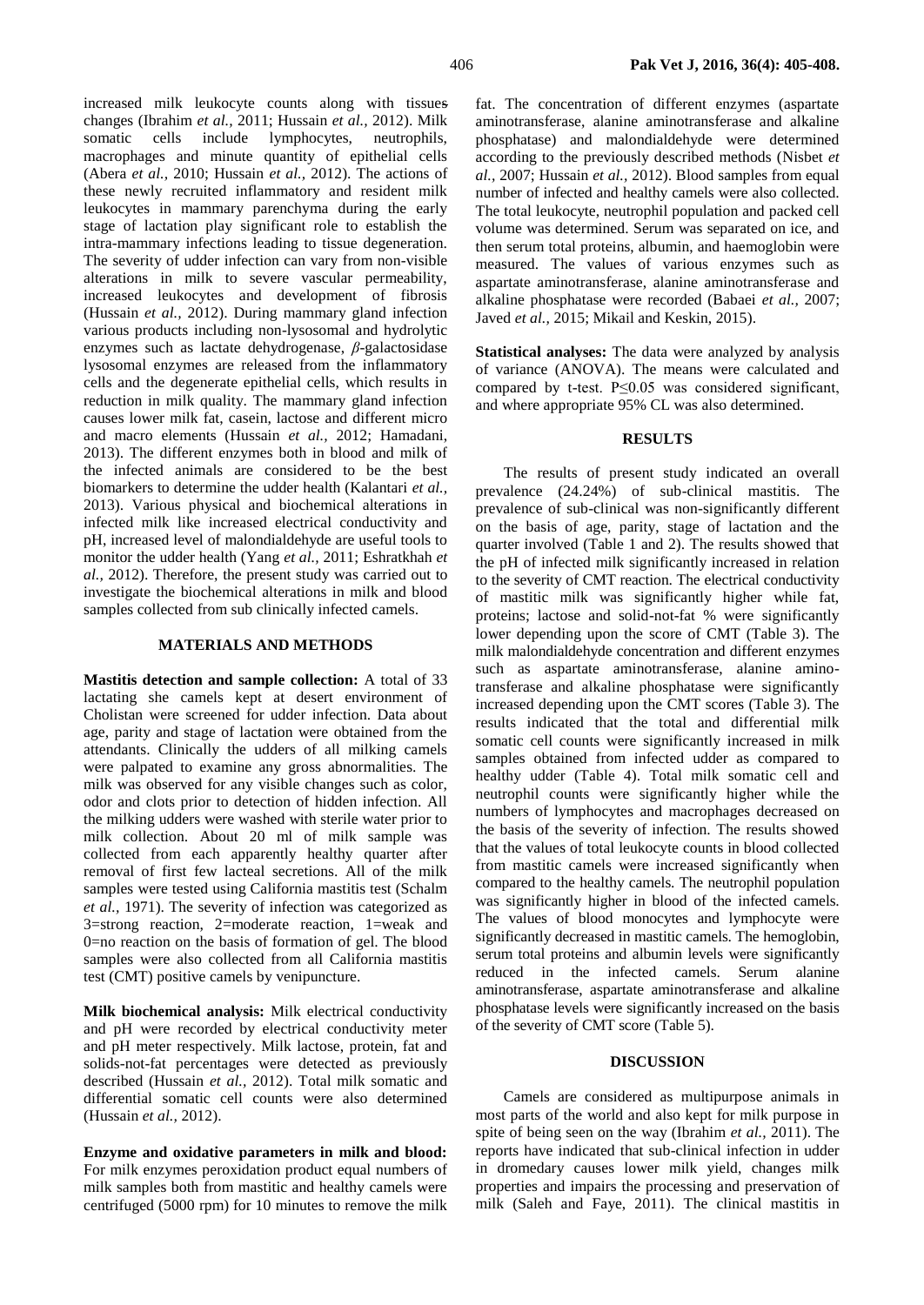animals can be detected by visual examination of udder and milk. However, for detection of sub-clinical in udder a number of tests are used to detect changes in milk (Batavani *et al*., 2007; Hussain *et al*., 2012). However, the relation of CMT score, presence of different inflammatory cells and the microorganisms indicate that the she-camel milk is similar to that of cattle (Djabri *et al*., 2008). Scanty information is available about the etiological agents of sub-clinical infections in Pakistan in she-camels (Ahmad *et al*., 2012). However, no report is available about the changes in milk composition of mastitis she-camels.

**Table 1:** Bivariate frequency analysis of different parameters in mastitic and healthy camels

| ,<br>Parameters          | Positive |       | Negative | 95% CI         | MH Chi-sq   |
|--------------------------|----------|-------|----------|----------------|-------------|
|                          | n        | ℅     |          |                | P value     |
| Age (Years)              |          |       |          |                |             |
| 4                        | 2        | 33.33 | 4        | $6.02 - 73.81$ | $P = 0.380$ |
| 5-6                      | 3        | 30.00 | 7        | 8.26-61.99     |             |
| $7-8$                    | 2        | 25.00 | 6        | $4.43 - 61.17$ |             |
| $9 - 12$                 |          | 11.11 | 8        |                |             |
| Overall                  | 8        | 24.24 | 25       | 11.94-40.89    |             |
| Parity (n)               |          |       |          |                |             |
| $1-2$                    | 3        | 23.07 | 10       | 6.23-50.86     | $P = 0.736$ |
| $3-4$                    | 3        | 25.00 | 9        | $6.79 - 54.12$ |             |
| 5                        | 2        | 22.22 | 7        | $3.91 - 56.21$ |             |
| Lactation stage (Months) |          |       |          |                |             |
| $1-2$                    | 3        | 21.42 | П        | 5.76-47.95     | $P = 0.886$ |
| $3-4$                    | 3        | 18.18 | 9        | 3.17-48.27     |             |
| Above 5                  | 2        | 25.00 | 6        | $4.43 - 61.17$ |             |

**Table 2:** Quarter based prevalence of sub-clinical mastitis in Cholistani camels

| Ouarter      | No. Positive<br>$(CMT I + to$<br>$CMT$ 3+) | Total<br>examined | %<br>prevalence   | 95% CI      |
|--------------|--------------------------------------------|-------------------|-------------------|-------------|
| RR.          |                                            | 8                 | 87.50             | 51.97-99.37 |
| LR           | 6                                          | 8                 | 75.00             | 38.83-95.57 |
| ΙF           | 6                                          | 8                 | 75.00             | 38.83-95.57 |
| <b>RF</b>    |                                            | 8                 | 62.50             | 27.80-89.44 |
| Overall<br>. | 24<br>.                                    | 32<br>--<br>.     | 75.00<br>$\cdots$ | 57.99-87.66 |

LR=Left Rear, LF=Left Front, RR=Right Rear and RF=Right Front.

The results of present study indicate that the prevalence of sub-clinical mastitis cases in camels is not significantly different on the basis of age, parity, stage of lactation and quarter involved. Increased prevalence of mastitis with increase in age, lactation, parity and hind quarters in cattle and buffaloes has been reported (Hussain *et al*., 2012; Hussain *et al*., 2013). In this study, the results indicate that milk electrical conductivity and pH is significantly higher in subclinical infection when compared to non-infected animals. The increased in electrical conductivity and milk pH in relation to severity of CMT score shows the severity and tissue changes in udder. The milk increased electrical conductivity and pH could also be due to increased milk somatic cells (Kasici *et al.,* 2012; Yarabbi *et al.,* 2014). In addition, it has been reported that increased electrical conductivity and milk pH is due to increased leakage of various ions and salts as a result of increased permeability of vascular membranes following inflammatory reactions (Hussain *et al.,* 2012). The milk biochemical parameters such as milk proteins, fat, lactose and solid-not-fat were significantly decreased in relation to CMT scores indicating inflammatory changes in udder. These changes might be due to poor and impaired efficiency of mammary gland due to adverse impacts of pathogens in mammary parenchyma. Previously similar reports are available in sub-clinically infected buffaloes and cattle (Hussain *et al.,* 2012; Calderon-Rangel *et al.,* 2014: Yarabbi *et al.,* 2014). In infected cases, the milk total somatic cells and neutrophil number significantly increased in this study. Different studies have indicated that increased values of total somatic cells and neutrophil leucocytes in milk results due to inflammatory response in udder (Guliye *et al.,* 2011; Haron *et al.,* 2014; Kamal *et al.,* 2014). The values of lymphocytes and macrophages were reduced significantly in the present study which also has been reported in infected milk of cattle and buffaloes (Bhutto *et al.,* 2012; Jin-bo *et al.,* 2012). The level of malondialdehyde, a lipid peroxidation product, was significantly increased in milk of infected she-camels. Previously similar results have also been reported in cattle (Yang *et al.,* 2011).

The milk and blood alanine aminotransferase, aspartate aminotransferase and alkaline phosphatase were detected to be higher in mastitic camels when compared to healthy animals. The increased concentration of enzymes in the present study could be due to the tissue damage in udder. Previously, it has been reported that the increased activity of alkaline phosphatase enzymes is an indication of infection and plays significant role in development of infection (Hussain *et al.,* 2012). In contrast to our findings decreased concentration of lactate dehydrogenase enzyme has been reported (Mohammadian, 2011; Kalantari *et al.,* 2013). Different studies have shown the increased concentration of milk alkaline phosphatase and aspartate aminotransferase enzymes in mastitic animals (Hussain *et al.,* 2012; Kalantari *et al.,* 2013). The increased concentration of various enzymes and lipid peroxidation product in this study can be linked with increased microcircular permeability induced by free radicals (Yang *et al.,* 2011; Hussain *et al.,* 2012). From the results of this study it can be concluded that the mammary gland infection causes adverse impacts on the milk composition and hemato-biochemical changes in sub**-**clinical mastitic dromedary she-camels.

**Table 3:** CMT score based milk biochemical changes in healthy and sub clinically mastitic camel

| Parameters                       | <b>CMT Score</b> |                    |                   |                    |
|----------------------------------|------------------|--------------------|-------------------|--------------------|
|                                  |                  | ÷                  | $++$              | $^{+++}$           |
| Milk PH                          | $6.37 \pm 0.01$  | $6.93 \pm 0.15$    | $6.87 \pm 0.01$   | $7.48 \pm 0.05*$   |
| Electrical conductivity (mS/cm)  | $6.21 \pm 0.04$  | $7.37 \pm 0.06*$   | $7.77 \pm 0.04*$  | $7.93 \pm 0.01*$   |
| Fat $(\%)$                       | $4.12 \pm 0.07$  | $3.52 \pm 0.03*$   | $3.36 \pm 0.04*$  | $3.28 \pm 0.02^*$  |
| Protein (%)                      | $3.87 \pm 0.02$  | $2.90 \pm 0.02*$   | $2.64 \pm 0.02*$  | $2.49 \pm 0.02*$   |
| Lactose (%)                      | $4.15 \pm 0.10$  | $3.46 \pm 0.03*$   | $3.3 \pm 0.02*$   | $3.21 \pm 0.02*$   |
| Solid not fat (%)                | $9.53 \pm 0.07$  | $7.23 \pm 0.10*$   | $6.68 \pm 0.03*$  | $6.33 \pm 0.04*$   |
| Malondialdehyde concentration    | $1.41 \pm 0.01$  | $2.51 \pm 0.03*$   | $2.65 \pm 0.03*$  | $2.70 \pm 0.02*$   |
| Aspartate aminotransferase (U/L) | $8.74 \pm 0.12$  | $9.86 \pm 0.20*$   | $11.6 \pm 0.24*$  | $12.39 \pm 0.22^*$ |
| Alanine aminotransferase (U/L)   | $10.80 \pm 0.22$ | $14.17 \pm 0.28^*$ | $16.75 \pm 0.23*$ | $18.62 \pm 0.21*$  |
| Alkaline phosphatase (U/L)       | $18.11 \pm 0.36$ | $23.67 \pm 0.36*$  | $27.8 \pm 0.56*$  | $31.81 \pm 0.37*$  |

Values with asterisk differed significantly in rows as compared to negative (0) reaction. The results were categorized on the basis of CMT reaction negative (0), mild (+), moderate (++) and severe (+++).